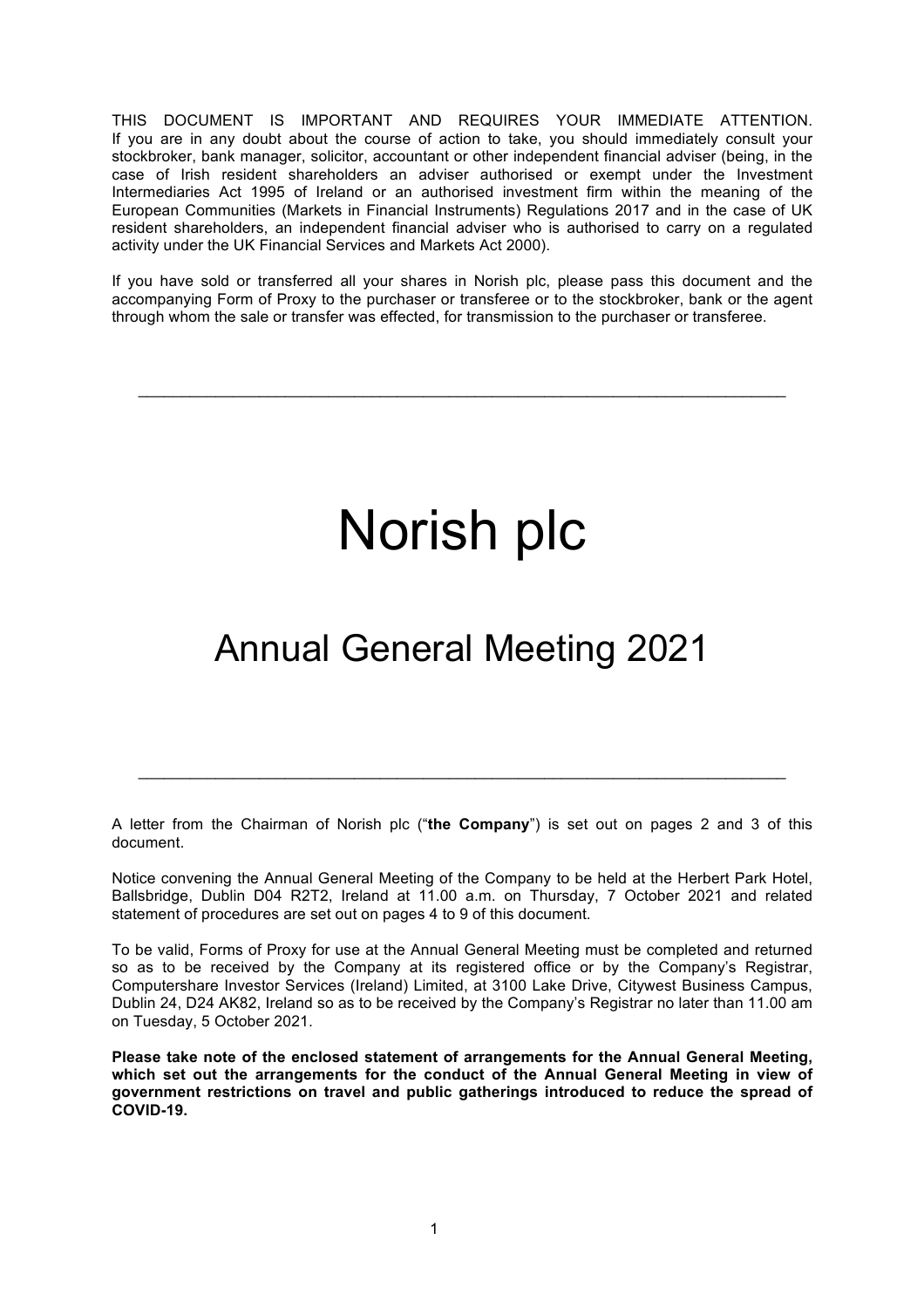### **NORISH PUBLIC LIMITED COMPANY**

(Registered in the Republic of Ireland, Registered Number 51842)

*Directors* Ted O'Neill (Executive Chairman) Kieran Mahon (Group Managing Director) Aidan Hughes (Finance Director) Torgeir Mantor (Norwegian) William McCarter Seán Savage

*Registered Office* 6th Floor South Bank House Barrow Street Dublin 4 D04 TR29 Ireland

*Secretary* Gerard Murphy

10 September 2021

#### *To the shareholders of Norish plc ("the Company")*

Dear Shareholder,

I am writing to you to outline the resolutions to be proposed at the forthcoming Annual General Meeting, all of which the Board of Directors are recommending for your approval. I draw your attention to the Notice of Annual General Meeting of the Company which will be held at 11.00 a.m. on Thursday, 7 October 2021 at the Herbert Park Hotel, Ballsbridge, Dublin D04 R2T2, Ireland, which is included in this document.

#### **Resolution 1 – receipt and consideration of the accounts**

This is a resolution to receive and consider the Company's financial statements for the financial year ended 31 December 2020.

#### **Resolution 2 – declaration of dividend**

This is a resolution to declare a final dividend of 2.0 €cent per share, to be paid on 15 October 2021 to those shareholders on the register on 24 September 2021.

#### **Resolutions 3, 4 and 5 – re-election of retiring Directors**

Resolutions 3 and 4 are resolutions to re-elect Torgeir Mantor and William McCarter who, in accordance with Article 90 (a) of the Company's Articles of Association, retire by rotation, and being eligible, offer themselves for re-election.

Resolution 5 is a resolution to re-elect Kieran Mahon who, in accordance with Article 90 (b) of the Company's Articles of Association, retires, and being eligible, offers himself for re-election.

#### **Resolution 6 – Auditors' remuneration**

Grant Thornton, the statutory auditor, continues in office in accordance with the Companies Act 2014. This resolution is an ordinary resolution to permit the Directors to fix the auditor's remuneration. The Directors will have this authority no matter who is auditor.

#### **Resolutions 7, 8, 9, 10 and 11 – Share Capital**

Resolution 7 is an ordinary resolution to grant a general authority to the directors to allot "relevant securities", which means shares in the Company (other than shares allotted pursuant to an employee share schemes) and rights to subscribe for, or convert any security into, shares. Under paragraph (i) of Resolution 7, the Directors will be authorised to allot new shares or grant rights to subscribe for or convert securities into Ordinary Shares representing approximately one third of the total issued share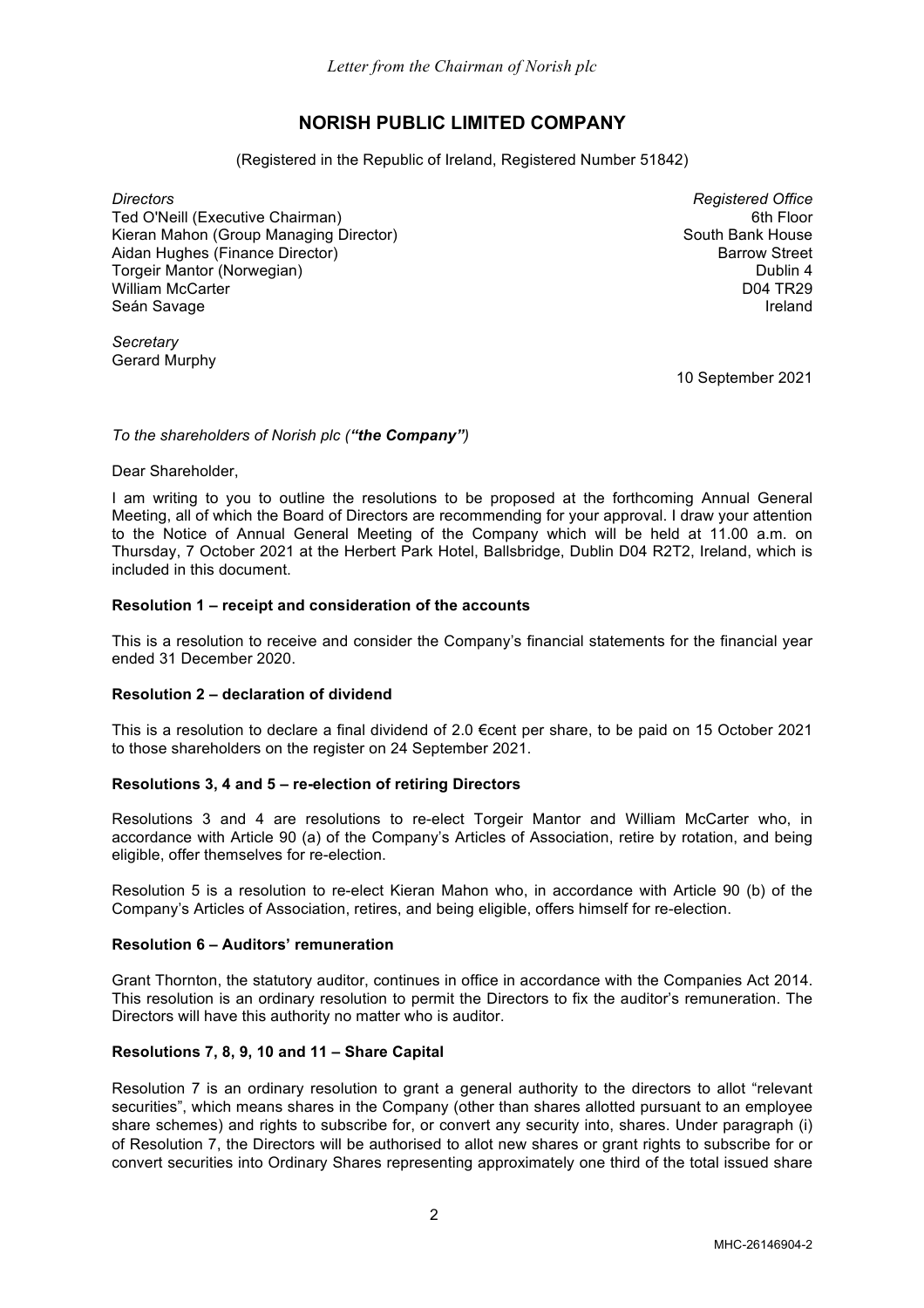capital. Paragraph (ii) of Resolution 7 is in line with guidance issued by the Investment Association. It gives the Directors authority to allot new shares or grant rights to subscribe for or convert securities into Ordinary Shares representing approximately two thirds of the total issued share capital, as reduced by any shares issued under paragraph (i) of Resolution 7, in connection with a pro rata rights issue to existing shareholders.

Resolution 8 is a special resolution to authorise the Directors to allot "equity securities" without the application of statutory pre-emption rights in respect of any shares allotted pursuant to:

- (i) a rights issue, open offer or other pre-emptive offer, without limited; and
- (ii) in respect of any other kind of offer, for cash up to an aggregate nominal amount of 5 per cent of the issued share capital of the Company,

The Directors also confirm their intention that, (except in relation to the additional 5% referred to below) in accordance with the Statement of Principles on Disapplying Pre-Emption Rights published by the Pre-Emption Group on 12 March 2015, no more than 7.5% of the issued ordinary share capital will be issued for cash on a non-pre-emptive basis during any rolling three year period without prior shareholder consultation.

Resolution 9 is a special resolution to dis-apply pre-emption rights in respect of any shares allotted for cash up to a further nominal amount of 5 per cent of the issued share capital of the Company. This resolution will be used only for the purposes of financing (or refinancing, if the authority is to be used within six months after the original transaction) a transaction which the Board of the Company determines to be an acquisition or other capital investment of a kind contemplated by the Statement of Principles on Disapplying Pre-Emption Rights published by the Pre-Emption Group on 12 March 2015.

The authorities sought under Resolutions 7, 8 and 9 will expire 15 months after the passing of the resolutions or at the conclusion of the 2022 AGM, whichever occurs first.

Resolution 10 is a special resolution to authorise the Company to make market purchases of shares up to 10% of the aggregate of the present issued share capital. The Directors have no present intention of exercising this authority and it will be exercised only if the Directors consider it would be in the best interests of the remaining shareholders generally. This authority will expire 15 months after the passing of the resolution or at close of trading on the date of the 2022 AGM, whichever first occurs. Resolution 11 is a special resolution to authorise the Company to reissue repurchased shares and to set a reissue price range for those shares subject to the limits of Resolutions 7, 8 and 9. It is anticipated that any shares repurchased will be cancelled.

#### **Recommendation**

The Directors believe that the proposals set out in the resolutions before the meeting are in the best interests of the Company and of shareholders as a whole. Accordingly, the Directors recommend that you vote in favour of the resolutions at the Annual General Meeting, which they intend to do in respect of their shareholdings in the Company.

Yours faithfully,

**Ted O'Neill** Executive Chairman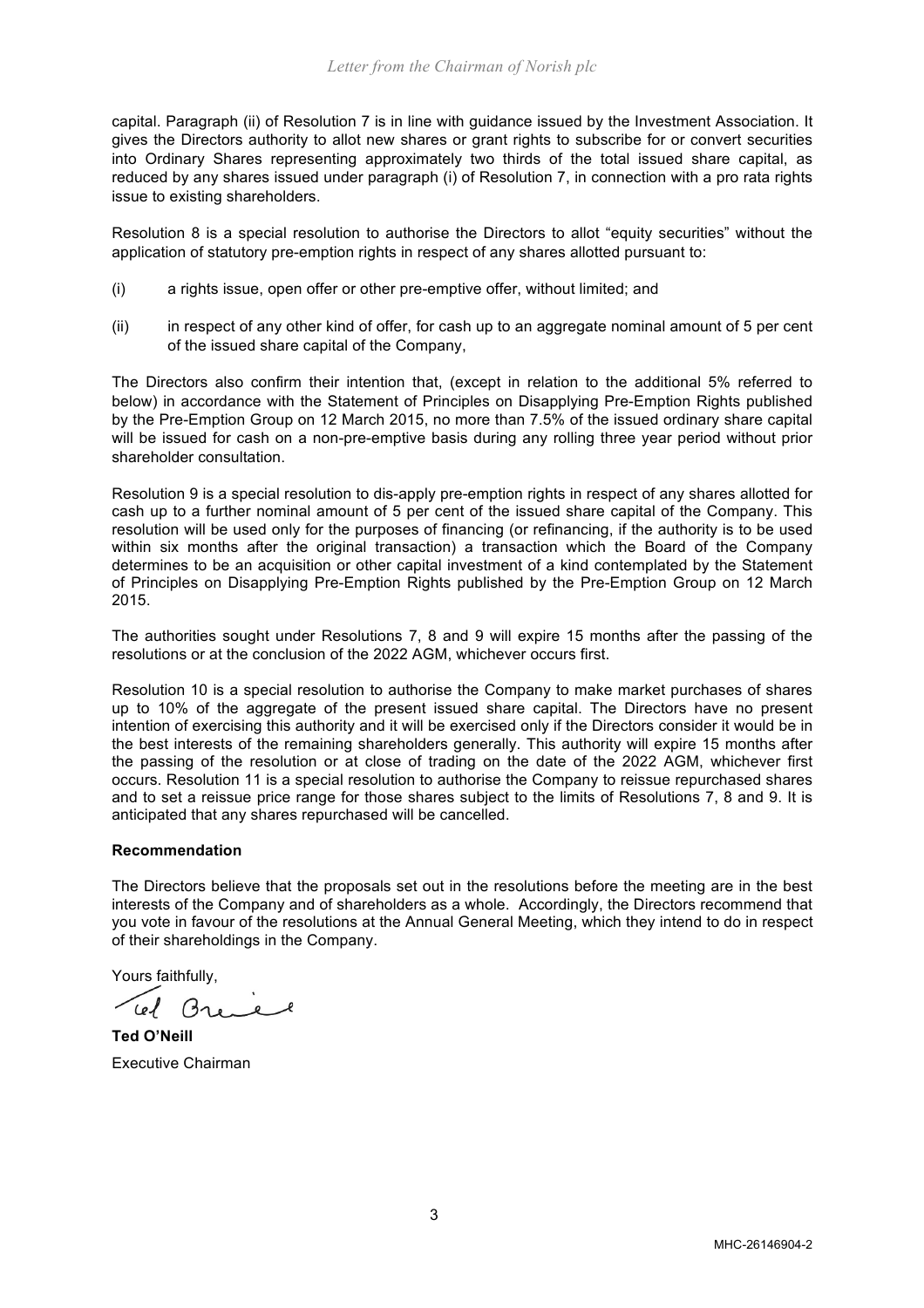#### **NORISH PUBLIC LIMITED COMPANY**

#### **NOTICE OF ANNUAL GENERAL MEETING**

NOTICE is hereby given that the Annual General Meeting of Norish plc will be held at the Herbert Park Hotel, Ballsbridge, Dublin D04 R2T2, Ireland at 11.00 a.m. on Thursday, 7 October 2021 for the following purposes:

- 1. To review the business of the Company and to receive the Financial Statements for the year ended 31 December 2019 and the reports of the Directors and Auditors thereon **(Resolution 1)**.
- 2. To declare a final dividend of of 2.0 €cent per share per Ordinary Share of €0.25 each payable on 15 October 2021 to those shareholders on the register on 24 September 2021, subject to payment thereof in currencies in accordance with such procedures (including as to determination of applicable exchange rate) as may be specified by the Directors **(Resolution 2)**.
- 3. To re-elect Torgeir Mantor as Director, who is retiring in accordance with Article 90 (a) of the Company's Articles of Association (**Resolution 3)**.
- 4. To re-elect William McCarter as Director, who is retiring in accordance with Article 90 (a) of the Company's Articles of Association (**Resolution 4)**.
- 5. To re-elect Kieran Mahon as Director, who is retiring in accordance with Article 90 (b) of the Company's Articles of Association (**Resolution 5**).
- 6. To authorise the Directors to fix the remuneration of the Auditors in respect of the period expiring at the next AGM of the Company **(Resolution 6)**.
- 7. To consider and if thought fit to pass the following as an ordinary resolution **(Resolution 7)**:

That the Directors of the Company be and are hereby generally and unconditionally authorised for the purposes of section 1021 of the Companies Act 2014 (the "2014 Act") and Article 6 of the Articles of Association and in substitution for any existing authorities to exercise all the powers of the Company to allot relevant securities (as defined by that section):

- (i) up to a maximum aggregate nominal amount of  $\epsilon$ 2,505,865; and
- (ii) comprising equity securities (as defined in section 1023(1) of the 2014 Act) up to an aggregate nominal amount of €5,011,730, (including within such limit any shares and rights to subscribe for or convert any security into shares allotted under paragraph (i) above) in connection with or pursuant to an offer or invitation by way of a rights issue in favour of holders of Ordinary Shares in proportion (as nearly as practicable) to the respective number of Ordinary Shares held by them on the record date for such allotment (and holders of any other class of equity securities entitled to participate therein or, if the Directors consider it necessary, as permitted by the rights of those securities), but subject to such exclusions or other arrangements as the Directors may consider necessary or appropriate to deal with fractional entitlements, treasury shares, record dates or legal, regulatory or practical difficulties which may arise under the laws of, or the requirements of, any regulatory body or stock exchange in any territory.

This authority shall be in substitution for and shall replace any existing authorities and shall expire 15 months from the date of this resolution or, if earlier, at the conclusion of the Annual General Meeting of the Company in 2022, save that the Company may before such expiry make offers or agreements which would or might require relevant securities to be allotted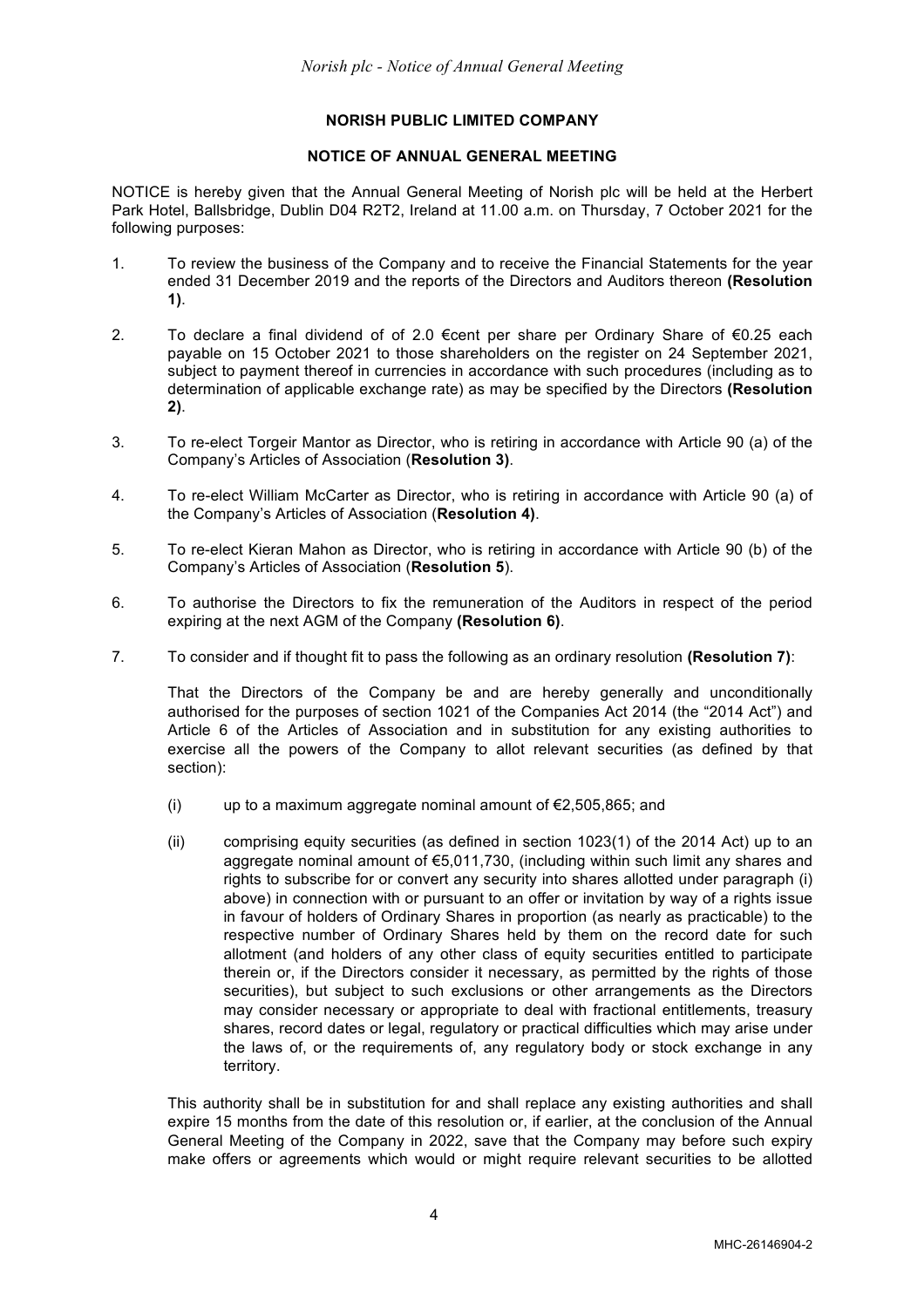#### *Norish plc - Notice of Annual General Meeting*

after such expiry and the Directors may allot relevant securities pursuant to such offer or agreement as if the authority conferred hereby had not expired.

7. To consider and if thought fit to pass the following as a special resolution **(Resolution 8)**:

That subject to the passing of Resolution 6 the Directors be and are hereby empowered pursuant to section 1023(3) of the Companies Act 2014 (the "2014 Act") to allot equity securities (as defined in section 1023(1) of the 2014 Act) of the Company, to include the reissue of treasury shares, for cash under the authority given by that resolution as if section 1022 of the 2014 Act did not apply to any such allotment or re-issue provided that this power shall be limited to the allotment of equity securities and the re-issue of treasury shares (as applicable) for cash:

- (i) in connection with or pursuant to an offer or invitation (but in the case of the authority granted under Resolution 6(ii), by way of a rights issue only) in favour of holders of Ordinary Shares in proportion (as nearly as practicable) to the respective number of Ordinary Shares held by them on the record date for such allotment or sale (and holders of any other class of equity securities entitled to participate therein or if the Directors consider it necessary, as permitted by the rights of those securities) but subject to such exclusions or other arrangements as the Directors may deem necessary or appropriate to deal with fractional entitlements, treasury shares, record dates, or legal, regulatory or practical problems which may arise under the laws of, or the requirements of, any regulatory body or stock exchange in any territory or otherwise howsoever; and
- $(ii)$  in the case of the authority granted under Resolution  $6(i)$ , and otherwise than pursuant to sub-paragraph (i) of this resolution, up to an aggregate nominal amount of €375,880 being approximately 5 per cent of the Company's issued ordinary share capital (excluding treasury shares) as at the date of this circular,

such authority to expire 15 months from the date of this resolution or, if earlier, at the conclusion of the Annual General Meeting of the Company in 2022, except that the Company may before such expiry make offers or agreements which would or might require equity securities to be allotted, or treasury shares to be sold, after such expiry and notwithstanding such expiry the Directors may allot equity securities, or sell treasury shares, in pursuance of such offers or agreements as if the power conferred hereby had not expired.

8. To consider and if thought fit to pass the following as a special resolution **(Resolution 9)**:

That subject to the passing of Resolution 6 in addition to any authority granted under Resolution 7 the Directors be and are hereby empowered pursuant to section 1023(3) of the Companies Act 2014 (the "2014 Act") to allot equity securities (as defined in section 1023(1) of the 2014 Act) of the Company, to include the re-issue of treasury shares, for cash under the authority given by that resolution as if section 1022 of the 2014 Act did not apply to any such allotment or re-issue provided that this power shall be limited to the allotment of equity securities and the re-issue of treasury shares (as applicable) for cash:

- (i) such power to be limited to the allotment of equity securities or re-issue of treasury shares up to an aggregate nominal amount €375,880 being approximately 5 per cent of the Company's issued ordinary share capital (excluding treasury shares) as at the date of this resolution; and
- (ii) used only for the purposes of financing (or refinancing, if the authority is to be used within six months after the original transaction) a transaction which the Board of the Company determines to be an acquisition or other capital investment of a kind contemplated by the Statement of Principles on Disapplying Pre-Emption Rights published by the Pre-Emption Group on 12 March 2015,

such power to expire 15 months from the date of this resolution or, if earlier, at the conclusion of the Annual General Meeting of the Company in 2022, except that the Company may before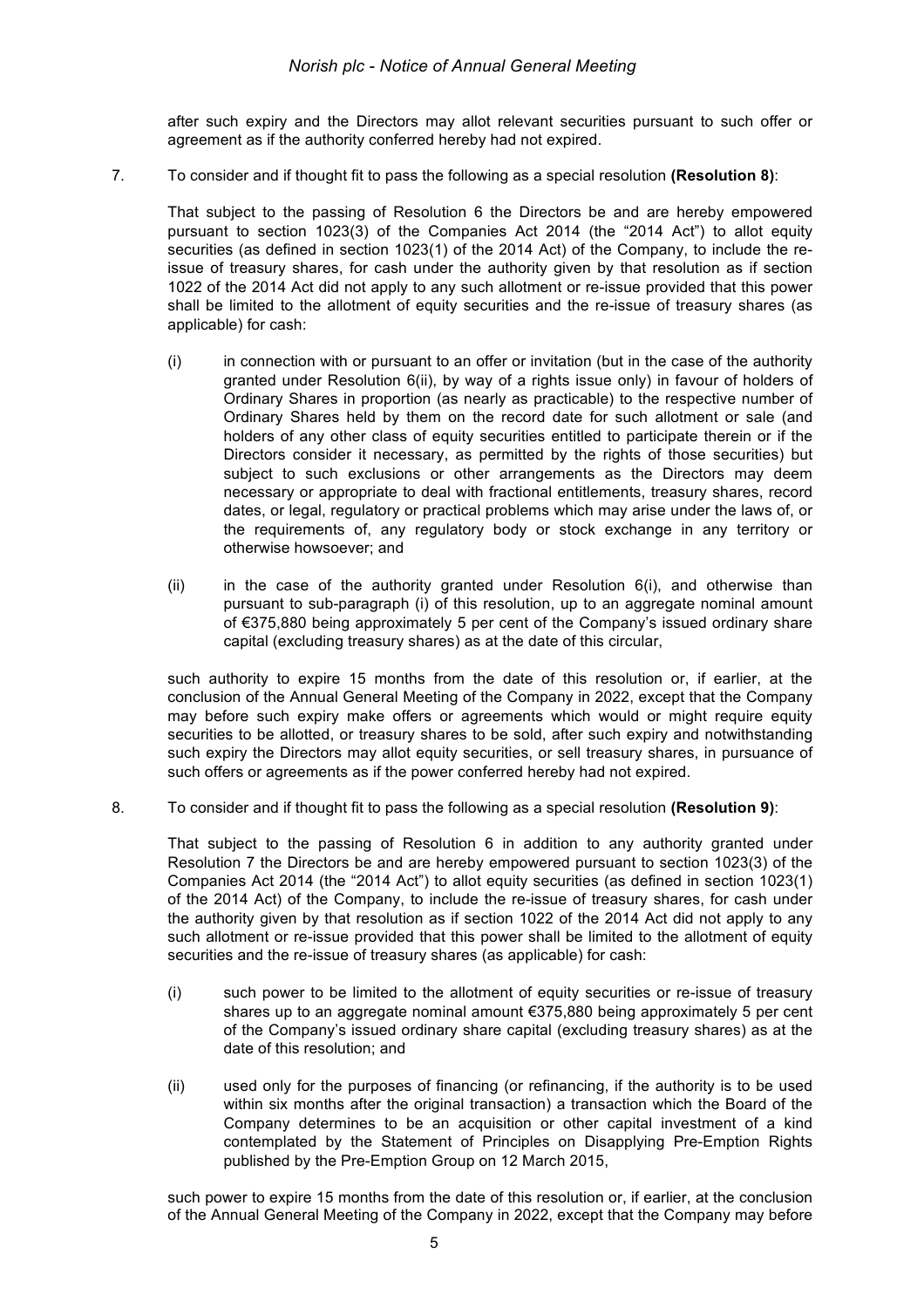such expiry make offers or agreements which would or might require equity securities to be allotted, or treasury shares to be sold, after such expiry and notwithstanding such expiry the Directors may allot equity securities, or sell treasury shares, in pursuance of such offers or agreements as if the power conferred hereby had not expired.

9. To consider and if thought fit to pass the following as a special resolution **(Resolution 10)**:

That the Company (and any subsidiary of the Company for the time being) be and is hereby authorised to make market purchases including overseas market purchases of any shares of and in the Company (including any contract of purchase, which will or might be concluded wholly or partly after the expiry date below), provided that:

- (a) the maximum number of shares, which may be acquired pursuant to this authorisation shall be 3,007,038 representing approximately 10% of the issued shares of and in the Company immediately following the passing of this Resolution;
- (b) the maximum price at which a purchase pursuant to this authorisation will be made will be 5% above the average of the official closing prices of the relevant shares on the London Stock Exchange for the five days before the purchase is made;
- (c) the minimum price, which may be paid for shares purchased pursuant to this authorisation will be the par value thereof; and
- (d) this authorisation will expire at close of trading on the date of the next AGM of the Company or 15 months from the passing of this Resolution, whichever first occurs, save that the Company may make a purchase after the expiry of the authorisation in any case where the contract of purchase is executed before the authorisation expired.
- 10. To consider and if thought fit to pass the following as a special resolution **(Resolution 11)**:

That the Directors be and are hereby empowered pursuant to section 1021 of the Companies Act 2014 to re-issue treasury shares within the meaning of section 106 of the Companies Act 2014) as relevant securities and pursuant to section 1023 of the Companies Act 2014, to reissue treasury shares as equity securities as if subsection (1) of section 1022 of the Companies Act 2014), did not apply to any such reissue provided that:

- (a) this power shall be subject to the limits provided by Resolutions 6, 7 and 8 and shall expire at the conclusion of the next AGM of the Company or on the expiry of 15 months from the date hereof, whichever first occurs, save that the Company may before such expiry make an offer or agreement, which would or might require such reissue to occur after such expiry and the Directors may reissue securities pursuant to such offer or agreement as if the power conferred hereby had not expired;
- (b) the price at which any treasury shares may be re-issued off market (within the meaning of section 1078 of the Companies Act 2014) shall be:
	- (i) in the case of reissues other than to satisfy entitlements under share options or employee share schemes not more than 25% above and not more than 5% below the average of the official closing prices of the relevant shares for the five days before the relevant reissue is made;
	- (ii) in the case of reissues to satisfy entitlements under share options or employee share schemes, not more than 25% above that average and not less than par value.

By Order of the Board. **Registered Office:** The Directors 6th Floor Norish plc. South Bank House and South Bank House and South Bank House and South Bank House and South Bank House

Dated: 10 September 2021 D04 TR29

 Dublin 4 Ireland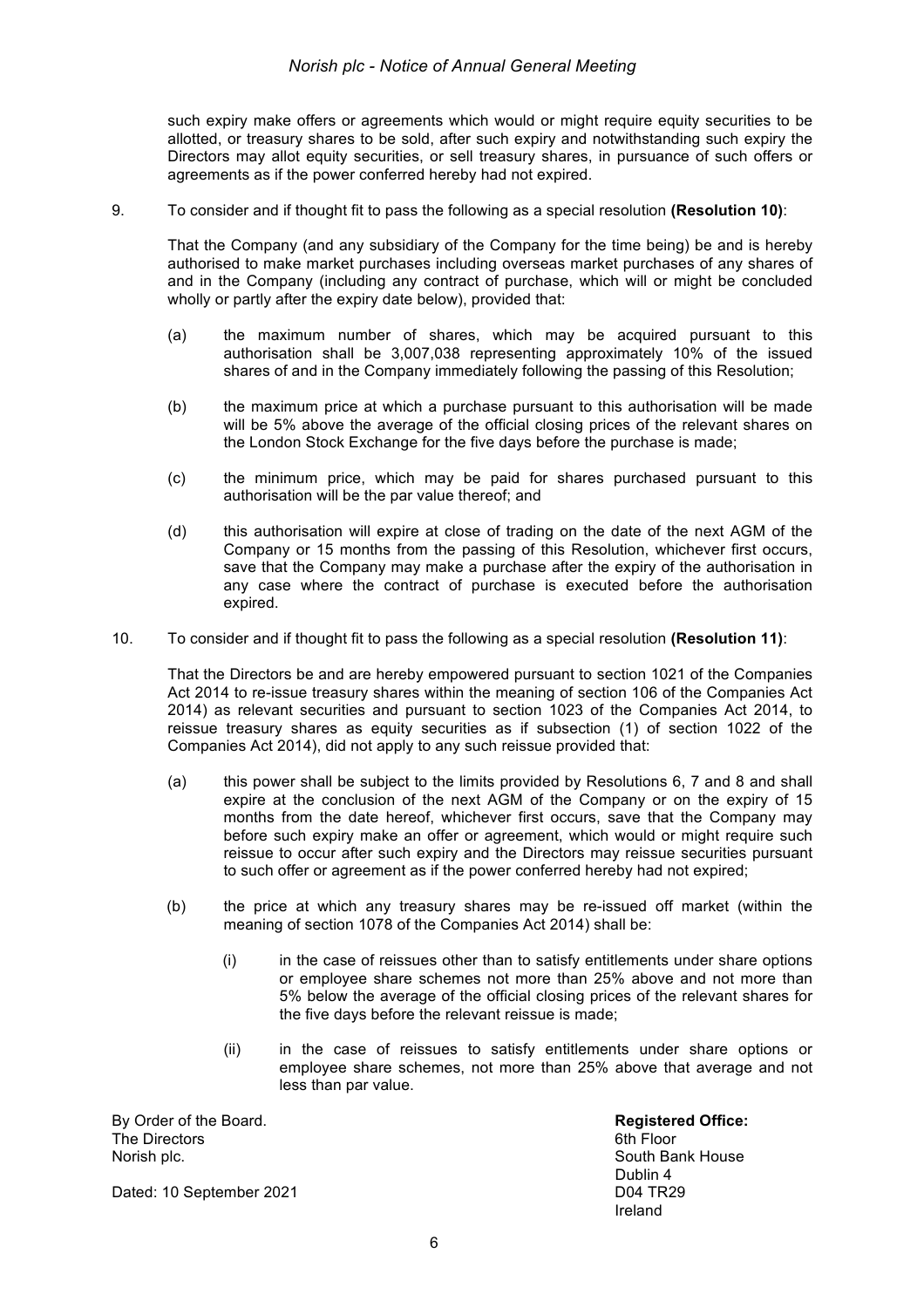#### **STATEMENT OF PROCEDURES**

#### **Important notice to Shareholders regarding Coronavirus (COVID-19)**

1 We are closely monitoring the situation and the measures advised by the Government of Ireland in relation to the ongoing COVID-19 pandemic and will endeavour to take all recommendations into account in the deciding the procedures that will apply to the conduct of the AGM. We will notify members if there is any change to the procedures for the holding of the AGM required in order to comply with such measures or other public health guidance.

#### **Record date**

2 The Company, pursuant to Section 1087G of the Companies Act 2014, has specified that only those shareholders registered in the Register of Members of the Company as at 6pm on 4 October 2021 (or in the case of an adjournment as at 6pm on the day before a date not more than 72 hours before the adjourned meeting) shall be entitled to participate and vote at the AGM. Changes in the register after this time will be disregarded in determining the right of any person to attend, speak, ask questions and/or vote at the meeting.

#### **Appointment of proxies and exercise of voting rights**

- 3 Following the migration of the Company's ordinary shares from the CREST system ("**CREST**") to the system operated by Euroclear Bank SA/NV ("**Euroclear Bank**") (the "**EB System**") on 15 March 2021 (the "**Migration**"), the process for appointing a proxy and/or voting at the meeting will now depend on the manner in which you hold your Ordinary Shares in the Company (see paragraph 4 below).
- 4 The ways in which a holder of Ordinary Shares can exercise a right to vote will depend on the manner in which such shares are held:
	- (a) in the case of shareholders who are registered members and hold Ordinary Shares in certificated (i.e. paper) form ("**Certificated Holders**"):
		- (i) by attending the AGM in person; or
		- (ii) by appointing the Chair of the AGM or another person as a proxy to attend the AGM and vote on your behalf by returning a completed Form of Proxy in accordance with paragraph 5; or
	- (b) in the case of holders of CREST Depository Interests ("**CDIs**") ("**CDI Holders**"):
		- (i) by sending electronic voting instructions to Euroclear Bank via Broadridge Financial Solutions Limited ("**Broadridge**"), a third party service provider; or
		- (ii) by appointing a proxy via the Broadridge Global Proxy Voting Service to attend and vote at the meeting; and
	- (c) in the case of persons who hold their interests in Ordinary Shares through a participant account in the Euroclear Bank SA/NV ("**Euroclear Bank**") system (the "**EB System**") ("**EB Participants**"):
		- (i) by sending electronic voting instructions to Euroclear Bank via SWIFT or to EasyWay Corporate Actions; or
		- (ii) by sending a proxy voting instruction to Euroclear Bank to appoint a third party (other than Euroclear Nominees Limited (i.e. the nominee of Euroclear Bank) ("**Euroclear Nominees**") or the Chair of the AGM) to attend and vote at the meeting.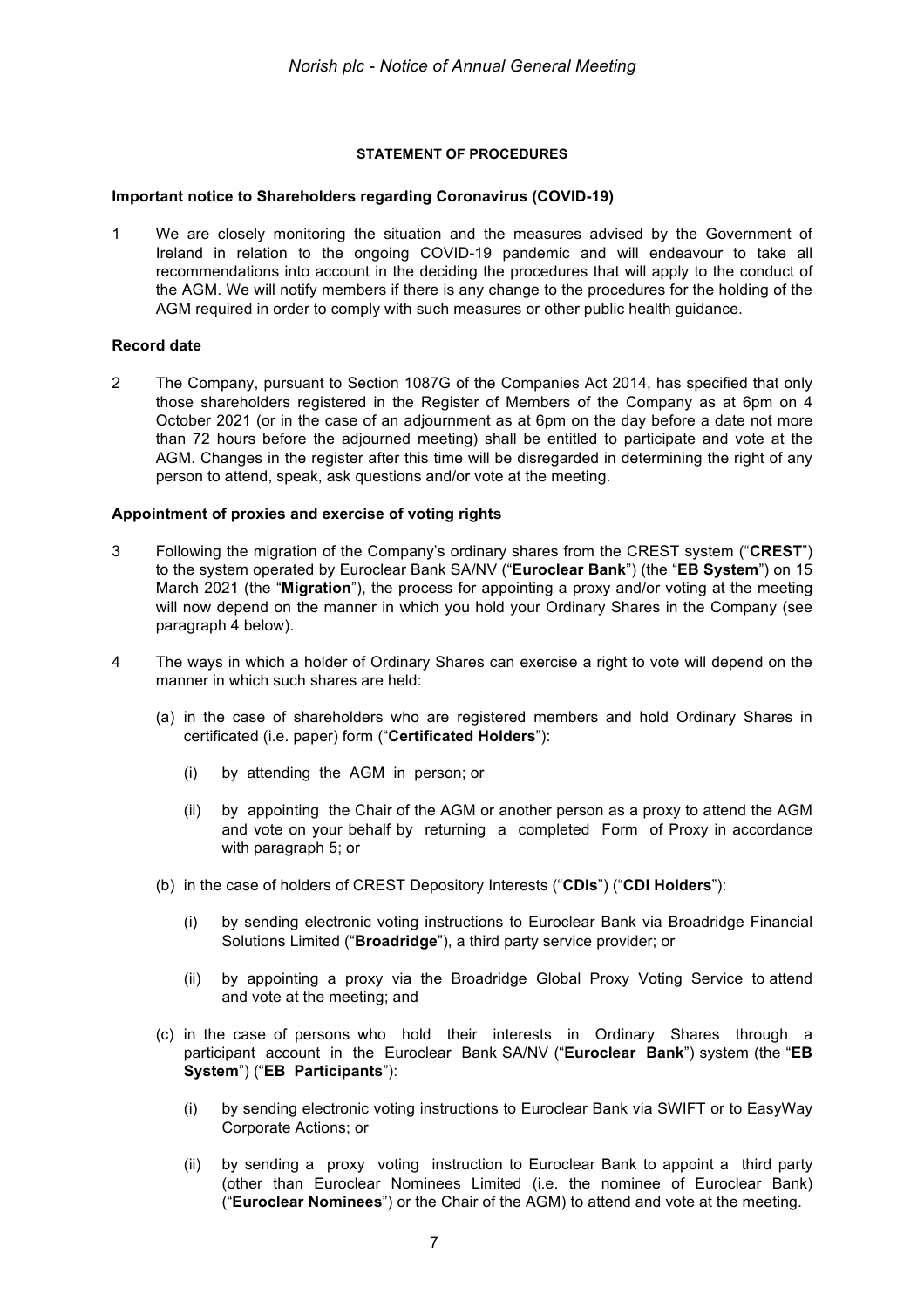Persons who hold their interests in the Ordinary Shares of the Company as Belgian law rights through the EB System or as CDIs should consult with their stockbroker or other intermediary at the earliest opportunity for further information on the processes and timelines for submitting proxies and voting instructions for the AGM through the respective systems.

For voting services offered by custodians holding Irish corporate securities directly with Euroclear Bank, please contact the relevant custodian.

#### **Appointment of proxies by Certificated Holders**

5 A Form of Proxy is enclosed. Certificated Holders who wish to appoint a proxy should complete the Form of Proxy in accordance with the instructions printed thereon and return it to the Company's Registrar, Computershare Investor Services (Ireland) Limited, at 3100 Lake Drive, Citywest Business Campus, Dublin 24, D24 AK82, Ireland as soon as possible but in any event so as to be received by the Company's Registrar no later than 11.00 am on Tuesday, 5 October 2021. The completion and return of a Form of Proxy will not preclude a shareholder from attending and voting in person at the AGM, or any adjournment thereof, should they wish to do so.

#### **Proxy voting by CDI Holders**

- 6 In respect of CDI Holders, Euroclear UK & Ireland Limited ("**EUI**"), the operator of the CREST system ("**CREST**"), has arranged for voting instructions relating to CDIs held in CREST to be received via Broadridge. Further details on this service are set out on the "All you need to know about SRD II in Euroclear UK & Ireland" webpage of the Euroclear Bank website (www.euroclear.com) which is accessible to CREST participants (see section CREST International Service – Proxy voting).
- 7 If you are a CDI Holder, you will be required to use the EUI proxy voting service facilitated by the Broadridge Global Proxy Voting service in order to receive meeting announcements and send back voting instructions, as required. To facilitate client set up, if you hold CDIs and wish to participate in the proxy voting service, you will need to complete a Meetings and Voting Client Set-up Form (CRT408), a copy of which is available on the Euroclear Bank website (www.euroclear.com) which is accessible to CREST participants. Completed application forms should be returned to EUI by an authorised signatory with another relevant authorised signatory copied in for verification purposes using the following email address: eui.srd2@euroclear.com.
- 8 Fully completed and returned application forms will be shared with Broadridge by EUI. This will enable Broadridge to contact you, share further detailed information on the service offering, and initiate the process for granting your access to the Broadridge platform.
- 9 Once CDI Holders have access to the Broadridge platform, they can complete and submit proxy appointments (including voting instructions) electronically. Broadridge will process and deliver proxy voting instructions received from CDI Holders by the Broadridge voting deadline date to Euroclear Bank, by its cut-off and to agreed market requirements. Alternatively, a CDI Holder can send a third party proxy voting instruction through the Broadridge platform in order to appoint a third party (who may be a corporate representative or the CDI Holder itself) to attend and vote at the meeting in respect of the number of Ordinary Shares specified in the proxy instruction (subject to the Broadridge voting deadline). There is no facility to offer a letter of representation/appoint a corporate representative other than through the submission of third party proxy appointment instructions through Broadridge.
- 10 Broadridge's voting deadline is expected to be earlier than Euroclear Bank's voting instruction deadline as set out below. In light of the expected requirement for a nationality declaration to be included on or with voting instructions to Broadridge, Broadridge may set a deadline that is more than two (2) days prior to Euroclear Bank's voting instruction deadline.

#### **At the date of this Notice of AGM, Broadridge has not clarified how their voting arrangements will operate where the record date is later than the voting instruction date,**